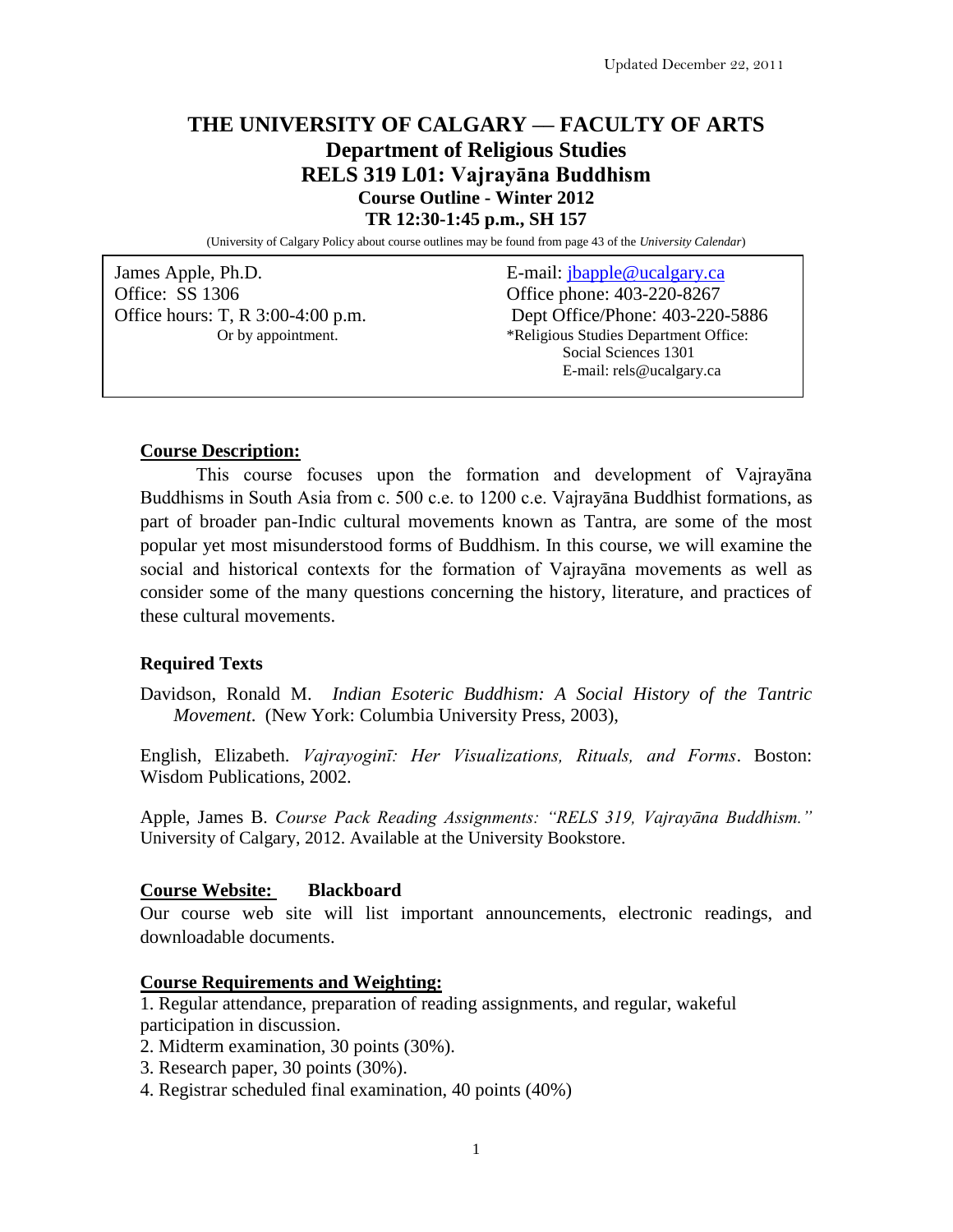| Schedule of Exams and Essays                                                                                                                              | Evaluation                         |                                  |
|-----------------------------------------------------------------------------------------------------------------------------------------------------------|------------------------------------|----------------------------------|
| 1. Midterm in class on <b>Thursday</b> , Feb 16<br>2. Research paper due on Thursday, April 5<br>3. Comprehensive Final: To be scheduled by<br>registrar. | Midterm<br>Research paper<br>Final | $(30\%)$<br>$(30\%)$<br>$(40\%)$ |

**Missed Exams:** If you cannot write a test on the scheduled date due to a sudden illness or emergency, you must contact me or the Department office as soon as possible. To be allowed a rewrite of a test, you must provide proof of illness/emergency. Transfer of weight from a missed test or unwritten essay to another course requirement will not be allowed in this course. Without acceptable documentation (i.e. medical certificate, police report, bereavement notice, confirmation of religious observance, or court order) or without PRIOR arrangement with the instructor, missed assessments will receive an 'F'. This policy is intended to encourage diligence and integrity among students as well as to uphold principles of fairness and equality with respect to other students in the class. Excuses other than those listed above will receive little attention.

**To ensure academic honesty**, no student is allowed to leave the examination room until they have handed in their exam. No additional materials or technical aids are permitted at your desk during an exam.

# **Grading**

A numerical mark will be given for each course requirement. A letter grade will be assigned on the following number and letter grade scheme (standardized within the Department of Religious Studies):

| A+   | 100-96 | A               | 95-90     | A-   | 89-85    |
|------|--------|-----------------|-----------|------|----------|
| $B+$ | 84-80  | B               | 79-75     | $B-$ | 74-70    |
|      | 69-65  | $\sqrt{ }$<br>◡ | 64-60     |      | 59-55    |
| D+   | 54-53  | L               | $52 - 50$ | E    | Under 50 |

# **Course Requirements explained:**

**1. Attendance and participation:** Regular attendance, preparation of reading assignments, and class participation are expected in a university-level class. These are not graded requirements, but obviously they will impact your performance in the course. If you must miss class, it is your responsibility to find out what you missed and to ask a fellow student to lend you their notes.

Classroom sessions will consist of lectures on the scheduled subject matter related to the overall theoretical objective of the course. Students must prepare the material before each meeting and be ready to comprehend the topics to be covered. As much as possible the lectures attempt to complement the required readings or address related issues not treated extensively in the assigned books. During such sessions, students must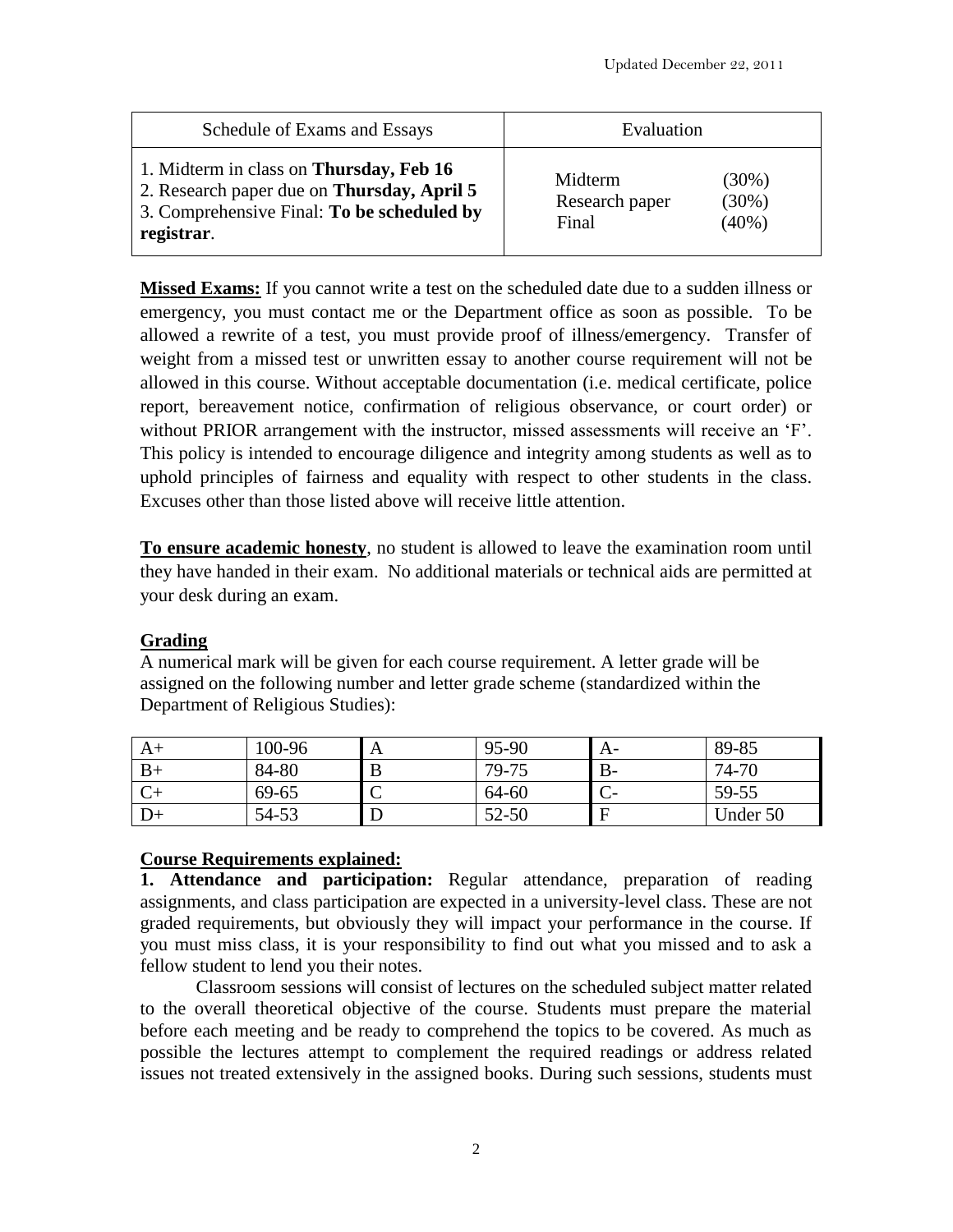have knowledge of the required readings. Participation in class thus plays a significant role in conducting lectures.

Given the nature of the lectures, and the fact that the examination will test knowledge of material discussed in lectures as well as the readings, it cannot be overemphasized that attendance is necessary and to your advantage. Your attendance in class allows you to participate in and contribute to the class by raising questions and offering insights. More important, your attendance allows you to hear what specific points are being emphasized. Students are reminded that presence at lectures, participation in classroom discussion and projects, and the completion of assignments are important components of most courses, students will serve their interests best by regular attendance. Those who choose not to attend must assume whatever risks are involved.

**2. Midterm examination (30 points = 30%):** This will chiefly consist of short identification and essay questions, with the possibility of some objective questions, as well. Some time in the preceding class will be devoted to review. THE DATE OF THE MIDTERM IS **Thursday, February 16**.

**3. Final examination (40 points = 40%):** The format will be the same as for the midterm exam. The date of the final exam is t**o be scheduled by registrar**.

**4. Research Paper (of approximately 1800 words) worth 30%** of the final course grade, is due on *Thursday, April 5 at the beginning of class*. The requirement is an 1800 word essay reflecting detailed research and critical reflection on a specific topic pertaining to Tantric Buddhisms in South Asia. Paper topics are open: you are free to choose any topic within Tantric Buddhist traditions (specific texts, practices, historical figures work best). **PAPER PARAMETERS AND GUIDELINES WILL BE DISTRIBUTED IN CLASS AND POSTED ON OUR BLACKBOARD) COURSE SITE. Late papers** will be penalized 10% of the value of the assignment for each day the **paper is late.** If you have any questions please contact me immediately.

**Recording of the lectures** is not permitted, except by special permission (see Tape Recording of Lectures, *University of Calgary Calendar*, p. 44).

**E-mail policy:** E-mails will be responded to within 24 hours during weekdays. I do not reply to email messages that are poorly written, unclear or disrespectful.

## **Academic Honesty**

Plagiarism is not tolerated at the University of Calgary and has serious consequences. Your essays/presentations must be your own work and inadequate referencing may be seen as plagiarism. Please see the relevant sections on Academic Misconduct in the current University Calendar. If you have questions about correct referencing, please consult your instructor.

## **Academic Accommodation**

It is the student's responsibility to request academic accommodations. If you are a student with a documented disability who may require academic accommodation and have not registered with the Disability Resource Centre, please contact their office at 403-220-8237. Students who have not registered with the Disability Resource Centre are not eligible for formal academic accommodation. You are also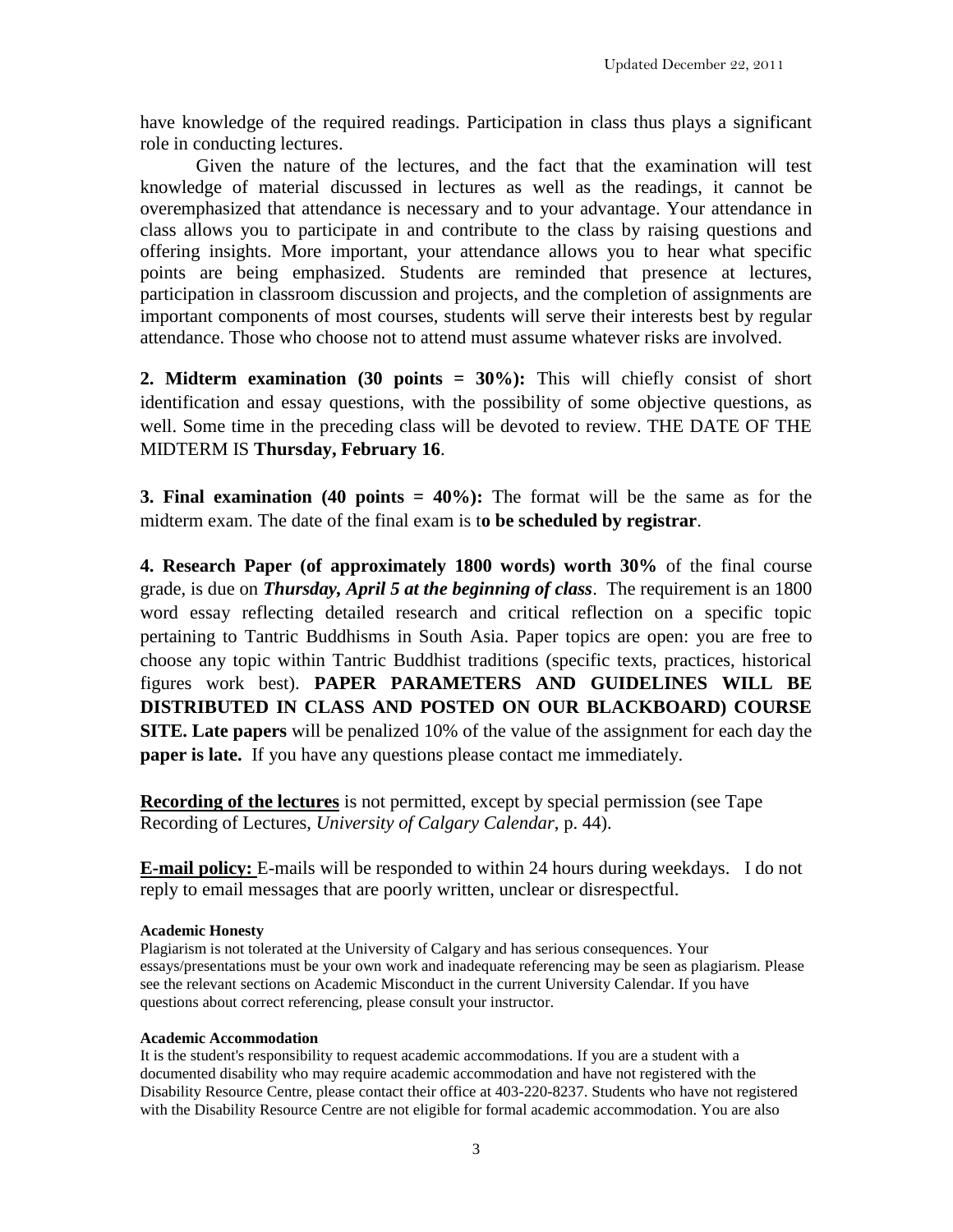required to discuss your needs with your instructor no later than **fourteen (14) days** after the start of the course.

### **Blackboard Help**

Go to<http://www.ucalgary.ca/computersupport/onlineservices/blackboard> for Student Help and FAQ's about Blackboard. Troubleshooting tips and a tutorial are available at

[http://elearn.ucalgary.ca/blackboard/students.](http://elearn.ucalgary.ca/blackboard/students) Instructions for using the Digital Drop Box are available here: [http://library.blackboard.com/docs/r6/6\\_1/student/bbls\\_r6\\_1\\_student/digital\\_drop\\_box.htm.](http://library.blackboard.com/docs/r6/6_1/student/bbls_r6_1_student/digital_drop_box.htm)

#### **Gnosis**

Gnosis is the Religious Studies Student Club. For membership or more information please email: gnosis@ucalgary.ca or visit [http://www.ucalgary.ca/~gnosis.](http://www.ucalgary.ca/~gnosis)

### **Faculty of Arts Program Advising and Student Information Resources**

- Have a question, but not sure where to start? The new Faculty of Arts Program Information Centre (PIC) is your information resource for everything in Arts! Drop in at SS110, call us at 403-220- 3580 or email us at [artsads@ucalgary.ca.](mailto:artsads@ucalgary.ca) You can also visit the Faculty of Arts website at <http://arts.ucalgary.ca/undergraduate> which has detailed information on common academic concerns.
- For program planning and advice, contact the Student Success Centre at (403) 220-5881 or visit them on the  $3<sup>rd</sup>$  floor of the Taylor Family Digital Library.
- For registration (add/drop/swap), paying fees and assistance with your Student Centre, contact Enrolment Services at (403) 210-ROCK [7625] or visit them at the MacKimmie Library Block.

#### **Student Ombudsperson and Students' Union Representative**

The Office of the Student Ombuds provides independent, impartial and confidential support for students who require assistance and advice in addressing issues and concerns related to their academic careers. See [www.ucalgary.ca/provost/students/ombuds](http://www.ucalgary.ca/provost/students/ombuds) for more information.

The Students' Union Faculty of Arts representative can be reached at [arts1@ucalgary.ca.](mailto:arts1@ucalgary.ca)

#### **Emergency Evacuation Assembly Point**

In case of an emergency evacuation during class, students must gather at the designated assembly point nearest to the classroom. The list of assembly points is found at

[www.ucalgary.ca/emergencyplan/assemblypoints.](http://www.ucalgary.ca/emergencyplan/assemblypoints) Please check this website and not the nearest assembly point for this course.

#### **Safewalk**

The Safewalk program provides volunteers to walk students safely to their destination anywhere on campus (including McMahon Stadium, Health Sciences, Student Family Housing, the Alberta Children's Hospital and the University LRT station). This service is free and available to students, staff and campus visitors 24 hrs/day, 365 days a year. Call 403-220-5333 or use one of the Help phones located throughout campus to request a walk.

### **Tentative Lecture and Reading Schedule:**

This outline is subject to change. It may be modified if it appears to the instructor that the material is not being adequately covered in the allotted time. The amount of time devoted to particular topics is contingent on the instructor's sense of what deserves greater emphasis as the course progresses. **Remember, to be aware of changes occurring in the schedule and to receive any crucial information regarding the course, regular attendance in class is necessary**. The instructor is not responsible for accommodating those with inexcusable absences. If you must miss class, it is your responsibility to find out what you missed and to ask a fellow student to lend you their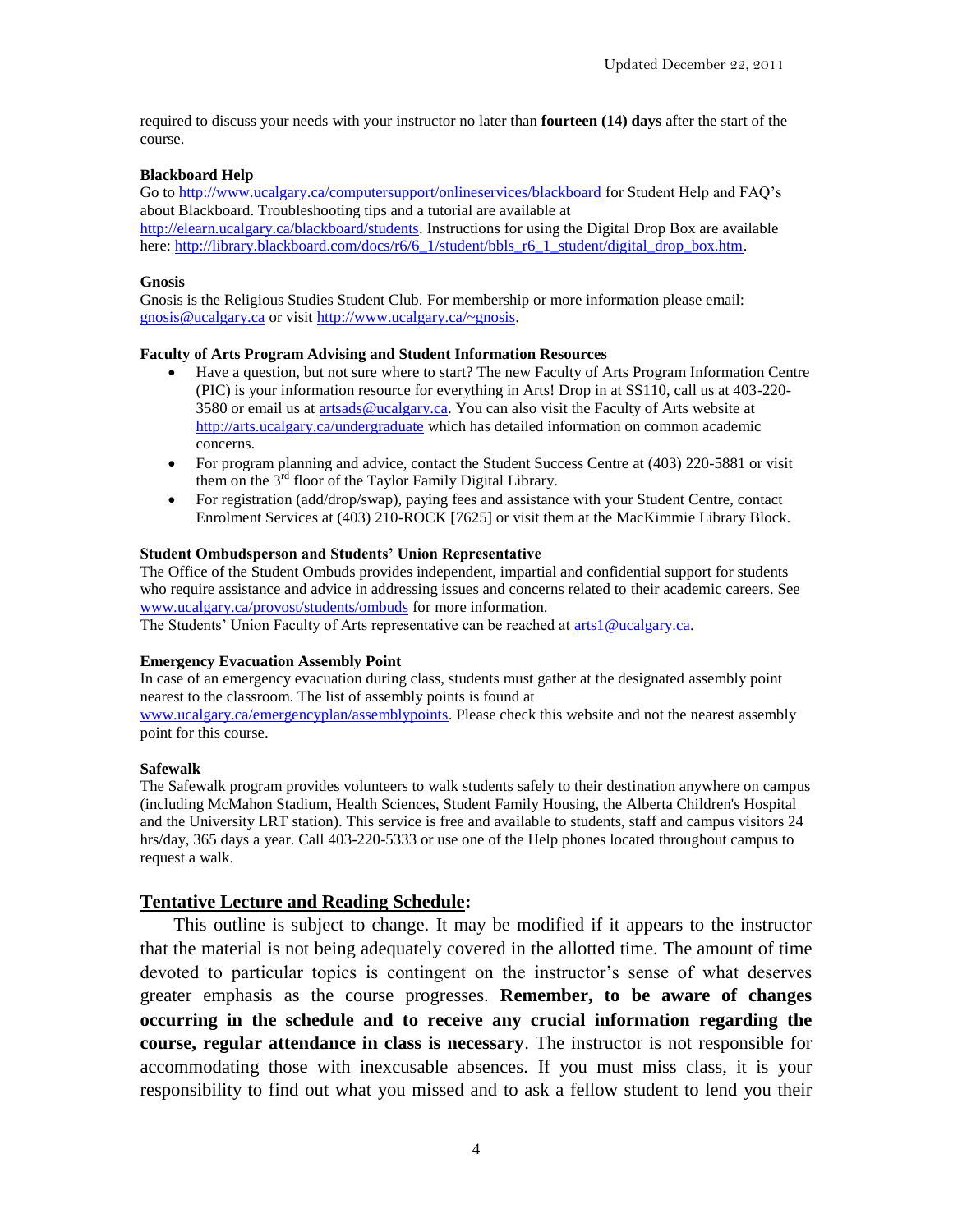notes. In addition, important materials are regularly handed out during class. The instructor is not responsible for providing handouts at a later date for those with an inexcusable absence from class. Keep in mind that all lectures in class constitute material that may appear on the final examination. Remember, too, that it is not possible for the instructor to explain all the material contained in the readings—it is up to students to be familiar with the readings regardless of the extent to which the assigned texts are discussed in class.

| Week 1             | <b>Introduction to the Course</b>                                 | La Vallée Poussin, "Tantrism (Buddhist) [CB]                                                                  |
|--------------------|-------------------------------------------------------------------|---------------------------------------------------------------------------------------------------------------|
| Jan 10, 12         | What is "Tantra?"                                                 | Davidson and Orzech, "Tantra" [CB]                                                                            |
|                    |                                                                   | Urban, "The Extreme Orient" [CB]                                                                              |
| Week 2             | The History and Historiography of<br><b>Tantric Buddhisms</b>     | Wedemeyer, "Tropes, Typologies, and Turnarounds"<br>[CB]                                                      |
| Jan 17, 19         |                                                                   |                                                                                                               |
|                    | What are Vajrayana Buddhist<br>formations?"                       | Davidson, Indian Esoteric Buddhism, pp. 1-24, 113-<br>123                                                     |
| Week 3             | What are Vajrayana Buddhist<br>formations?"                       | Davidson, Indian Esoteric Buddhism, pp.113-123                                                                |
| Jan 24, 26         | <b>Consecration and Mandalas</b>                                  | Snellgrove, Indo-Tibetan Buddhism, pp. 117-<br>141[CB]                                                        |
| Week 4             | <b>Consecration and Mandalas</b>                                  | Davidson, Indian Esoteric Buddhism, pp. 124-144                                                               |
| Jan 31, Feb 2      | Vajrapāņi, Monks, and Siddhas                                     | Davidson, Indian Esoteric Buddhism, pp.144-168                                                                |
| Week 5<br>Feb 7, 9 | <b>Monks and Siddhas</b>                                          | Davidson, Indian Esoteric Buddhism, pp. 169-187<br>Kapstein, "Scholastic Buddhism and the<br>Mantrayāna" [CB] |
| Week 6             | <b>Syncretism and Varieties in/of</b><br><b>Tantric Buddhisms</b> | Davidson, Indian Esoteric Buddhism, pp. 187-235<br>Wallis, Mediating the Power of Buddhas, pp. 1-<br>54[CB]   |
| Feb 14, 16         |                                                                   |                                                                                                               |
| Feb 16 Midterm     | Mid-term Exam, Thurs, Feb 16                                      | Giebel, Two Esoteric Sutras, pp. 125-141, 145-154,<br>199-220[CB]                                             |
| Feb 19-26          | <b>Reading week No Classes</b>                                    |                                                                                                               |
| Week 7             | <b>Hermeneutics or "How to Read a</b><br><b>Buddhist Tantra"</b>  | Mitra, "Tathāgata-guhyaka alias Guhya-samāgha"<br>[CB]                                                        |

# **Tentative Lecture and Reading Schedule (Note CB= course book reading)**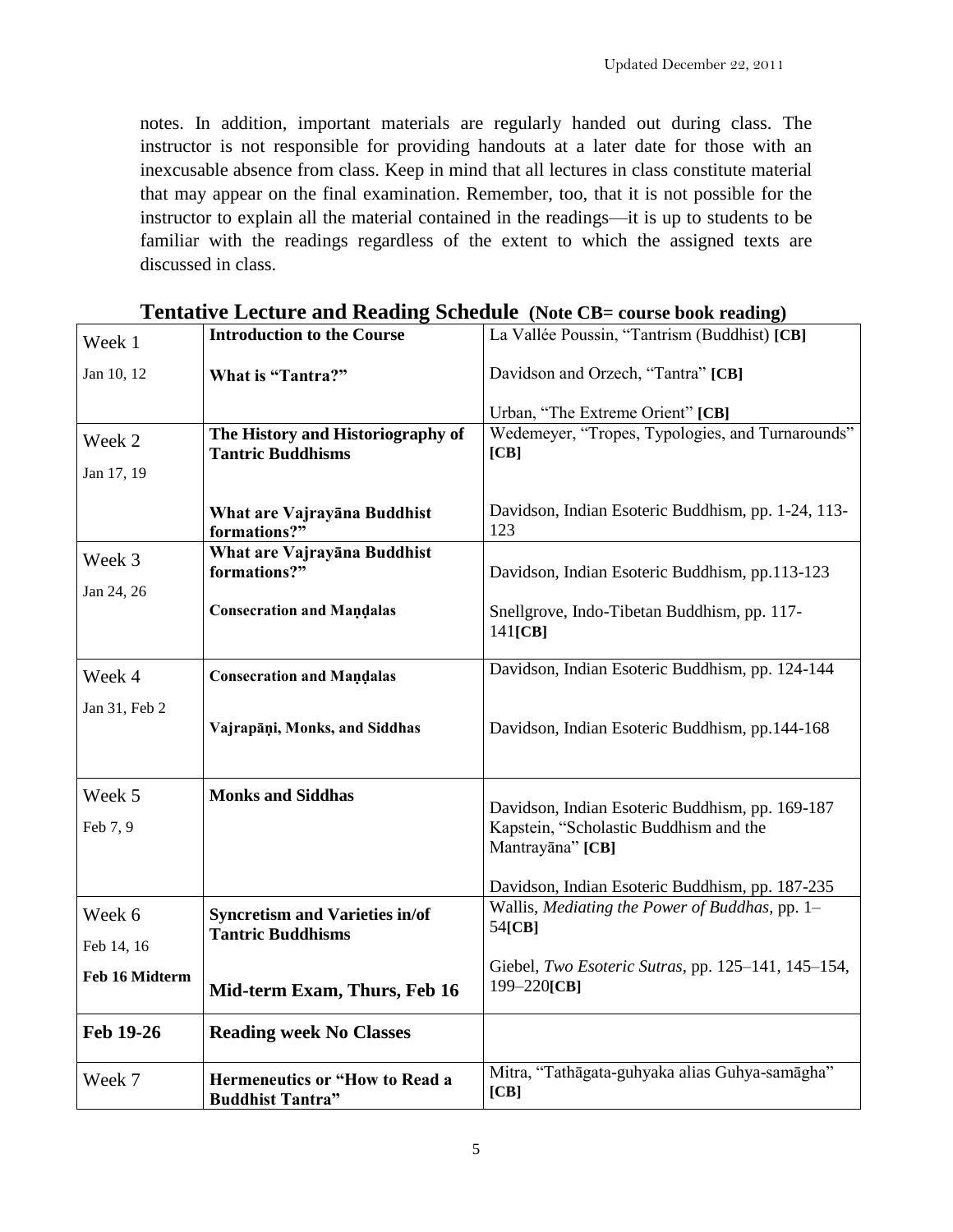| Feb 28, March 1 |                                                                  | Snellgrove, Indo-Tibetan Buddhism, pp. 160-<br>176[CB]                 |
|-----------------|------------------------------------------------------------------|------------------------------------------------------------------------|
|                 |                                                                  | Davidson, Indian Esoteric Buddhism, pp. 236-292                        |
| Week 8          | <b>Hermeneutics or "How to Read a</b><br><b>Buddhist Tantra"</b> | Wedemeyer, "Beef, Dog, and Other Mythologies"<br>[CB]                  |
| March 6, 8      |                                                                  |                                                                        |
| Week 9          | <b>Readings &amp; Rituals: the</b><br>Mañjuśrīmūlakalpa and      | Wallis, Mediating the Power of Buddhas, pp. 1-<br>54[CB]               |
| March 13, 15    | Susiddhikara,                                                    | Giebel, Two Esoteric Sutras, pp. 125-141, 145-154,<br>$199 - 220$ [CB] |
| Week 10         | Vajrayogini, her ritual and forms                                | English, Vajrayogini, pp. 1-109.                                       |
| March 20, 22    |                                                                  |                                                                        |
| Week 11         | Vajrayoginī, her ritual and forms                                | English, Vajrayogini, pp. 109-223.                                     |
| March 27, 29    |                                                                  |                                                                        |
| Week 12         | Vajrayogini, her ritual and forms                                | English, Vajrayoginī, pp. 109-223.                                     |
| April 3, 5      | Papers due Thursday, April 5                                     | English, Vajrayogini, pp. 227–313                                      |
| Week 13         | Vajrayogini, her ritual and forms                                | English, Vajrayogini, pp. 227–313                                      |
| April 10, 12    |                                                                  |                                                                        |
| <b>TBA</b>      | <b>Registrar Scheduled Final Exam</b>                            |                                                                        |

## **Course Book Bibliography**

- La Vallée Poussin, "Tantrism (Buddhist)" in James Hastings, ed., *Encyclopaedia of Religion and Ethics* (Edinburgh: T. & T. Clark, 1908-1926), , pp. 193-197.
- Davidson, Ronald, and C. Orzech, "Tantra" in R. Buswell, ed., *Encyclopedia of Buddhism* (NY: Macmillan, 2003), pp. 820-826.
- Urban, Hugh. "The Extreme Orient: The Construction of 'Tantrism' as a Category in the Orientalist Imagination," Religion 29 (1999), pp. 123-146.
- Snellgrove, *Indo-Tibetan Buddhism*, vol. one (Boston: Shambhala Publications, 1987), pp. 117-141.
- Davidson, Ronald M. *Indian Esoteric Buddhism: A Social History of the Tantric Movement*. (New York: Columbia University Press, 2003), pp. 1-24, 113-168, 169- 235, and 236-292